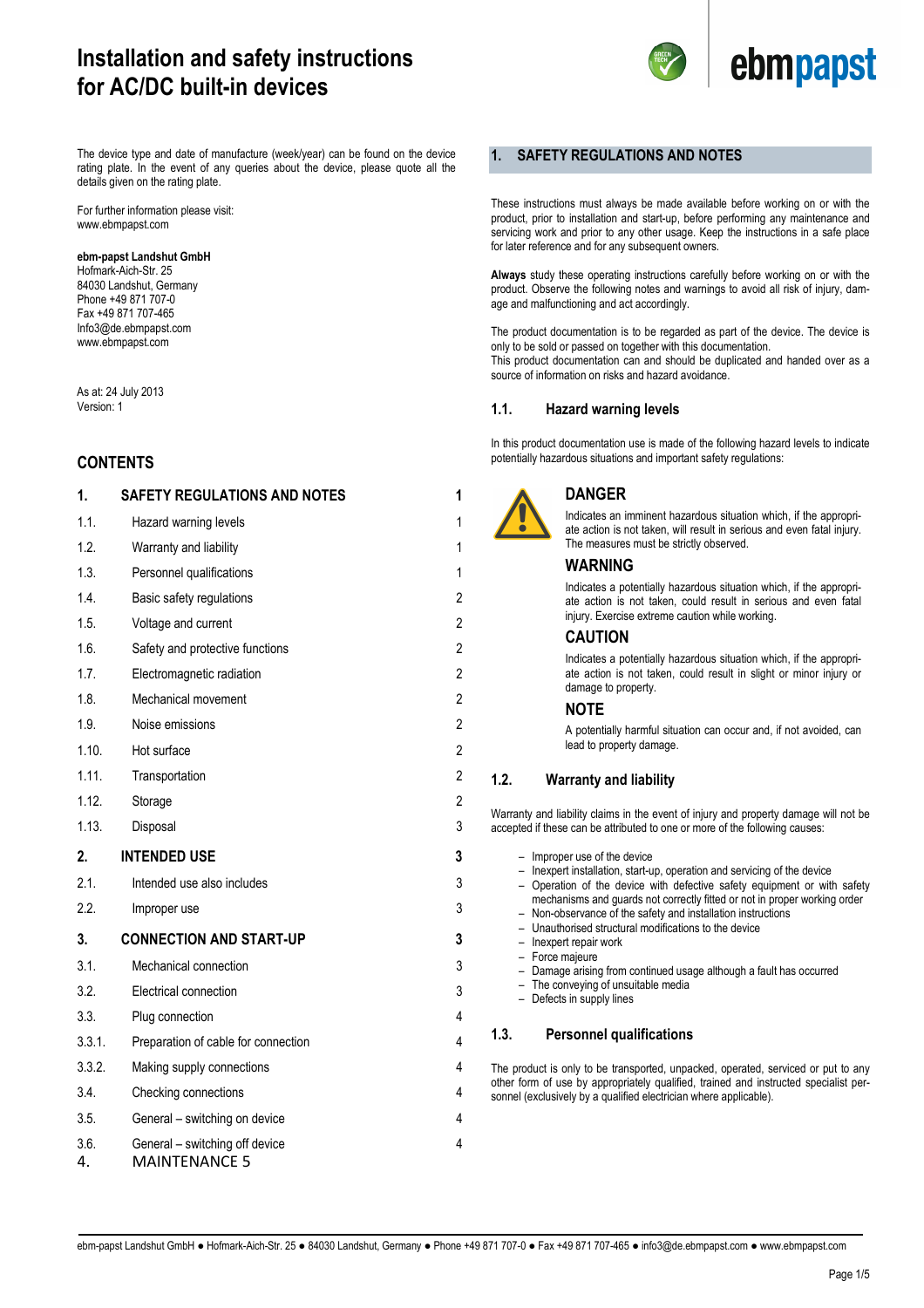

#### **1.4. Basic safety regulations**

The safety hazards associated with the device must be carefully re-assessed following installation in the end device. The end product is only to be started up after being fully checked for compliance with all the pertinent legal requirements, directives and safety provisions governing the area of application concerned (e.g. specific national accident prevention regulations and technical rules). Observe the following when working on the device:

- Do not make any modifications, additions or conversions to the system without the approval of ebm-papst Landshut.
- Heed the information given in the operating instructions of the end device manufacturer.

#### **1.5. Voltage and current**

Check the electrical equipment of the device at regular intervals. Replace loose connections and defective cables immediately.



## **DANGER**

**Device electrically charged**

Risk of electric shock.

 $\rightarrow$  Stand on a rubber mat when working on an electrically charged device.



### **DANGER**

**Terminals and connections may be live even with the device switched off** 

#### Electric shock

 $\rightarrow$  Wait five minutes following all-pole disconnection of the voltage before touching the device.



# **DANGER**

**In the event of a fault, voltage will be applied to the rotor and – if fitted – to the impeller** 

 $\rightarrow$  Never touch the rotor and – if fitted – the impeller when installed.



## **DANGER**

**If control voltage is being applied or a specified speed value has been stored, the device will start up again automatically, e.g. after mains failure.** 

Risk of injury

 $\rightarrow$  Keep out of the danger zone of the device.

 $\rightarrow$  When working on the device, switch off the mains power supply and secure against renewed switch-on.  $\rightarrow$  Wait for the device to stop.

#### **1.6. Safety and protective functions**



### **DANGER**

#### **Missing guard and non-functioning safety device**

Without a guard there is a risk of serious injury on reaching into the device during operation for example.

 $\rightarrow$  Never operate the device without a fixed safety barrier and screen. The safety barrier must be capable of withstanding the kinetic energy of a fan blade.

 $\rightarrow$  The device is a built-in component which does not function independently. The operator is responsible for providing adequate protection.

 $\rightarrow$  Stop the device immediately if a safety device is found to be missing or ineffective.

#### **1.7. Electromagnetic radiation**

Interference from electromagnetic radiation is possible, e.g. in conjunction with open and closed-loop control devices.

If impermissible radiation levels occur following installation, appropriate shielding measures have to be taken before being placed on the market.



## **NOTE**

**Electrical or electromagnetic interference after fitting the device in customer installations.** 

 $\rightarrow$  Make sure the entire installation satisfies EMC requirements.

#### **1.8. Mechanical movement**



## **DANGER**

**Rotating device** 

Risk of injury to any parts of the body coming into contact with the rotor and - if fitted - the impeller.

 $\rightarrow$  Secure the device to prevent contact. Wait until all parts have come to a standstill before starting work on the installation/machine.

#### **1.9. Noise emissions**

#### **WARNING**

**Depending on the installation and operating conditions, the sound pressure level may exceed 70 dB(A).** 

Risk of noise-induced hearing loss

 $\rightarrow$  Take appropriate technical safety measures.

 $\rightarrow$  Protect operating personnel with appropriate safety equipment, e.g. hearing protection.

 $\rightarrow$  Also observe the regulations of local authorities.

## **1.10. Hot surface**



# **CAUTION**

**High temperature at the housing** 

Risk of burns

 $\rightarrow$  Ensure that sufficient protection against accidental contact is provided.

#### **1.11. Transportation**



#### **NOTE**

**Transportation of device** 

 $\rightarrow$  The device is only to be transported in its original packaging.  $\rightarrow$  During transportation the packaged devices must be suitably fastened and secured to prevent damage caused for example by slipping of the load.

### **1.12. Storage**

– Store the device, partially or fully assembled, in a dry and weatherproof manner in the original packaging in a clean environment.

- Protect the device against ambient influences and dirt until final installation.
- We recommend storing the device for no longer than one year in order to guarantee proper operation and maximum possible service life.
- Ensure compliance with the specified storage temperature.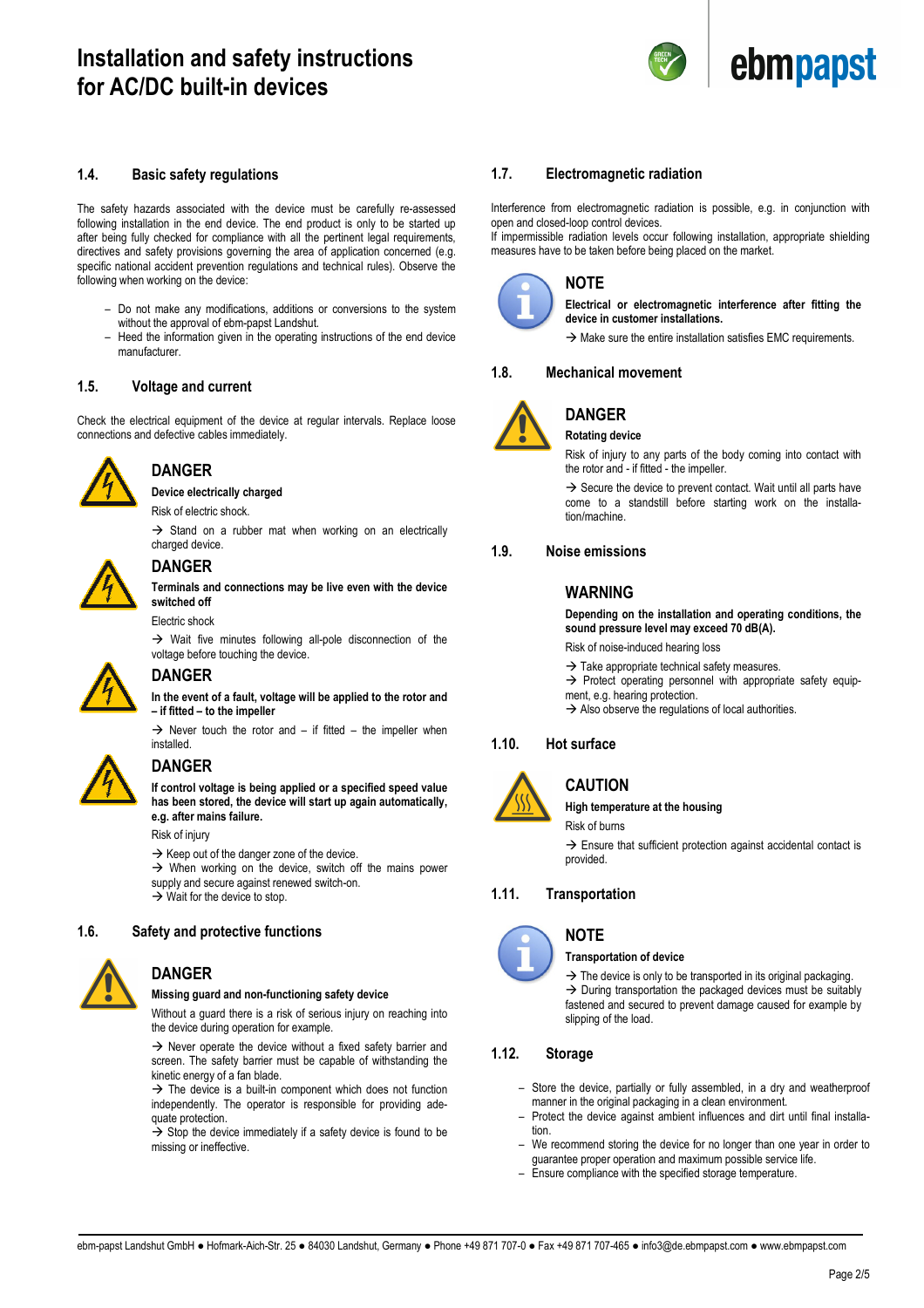

Observe all the relevant local requirements and regulations with regard to disposal of the device.

#### **2. INTENDED USE**

The device is designed exclusively as a built-in device in accordance with the technical specifications. It does not function independently and is not intended to be handed over to end customers.

Any other usage above and beyond this does not conform to the intended purpose and constitutes misuse of the device.

The end manufacturer is responsible for the end product and must ensure that adequate safety precautions are taken. Customer equipment must be suited to the mechanical, thermal and service life demands involved. All intended applications must be checked by the end manufacturer with respect to safety.

#### **2.1. Intended use also includes**

- The device is only to be used at the permissible ambient temperature.
- The device is only to be operated with all safety devices in position.
- The specifications must be observed.
- The built-in component is not to be started up until it has been installed in the customer's device.

#### **2.2. Improper use**

In particular the following types of device usage are prohibited and could lead to hazardous situations:

#### **General and fans:**

- The conveying of a medium containing abrasive particles.
- The conveying of a medium containing substances (halogens, chlorides, fluorides etc.) which are aggressive and/or highly corrosive.
- The conveying of a medium with a high dust content, e.g. construction materials.

#### **General:**

- Operation of the device in an environment containing explosive gases or dusts, combustible solids or flammable liquids.
- Use of the device as a safety component or for the implementation of safety-related functions.
- Operation in medical equipment with a life-sustaining or life-support function.
- Contact with substances which could damage device components, e.g. cleaning fluids.
- Operation with completely or partially disassembled or manipulated safety devices
- Exposure to radiation which could damage device components, e.g. intense UV radiation.
- Operation with external vibration.
- Operation of the device in an explosive atmosphere.
- In addition, all possible applications not listed under Intended use.

### **3. CONNECTION AND START-UP**

#### **3.1. Mechanical connection**



#### **CAUTION**

Risk of cuts and crushing when removing the device from its packaging

 $\rightarrow$  Lift the device out of its packaging carefully, taking care to avoid any impact.

 $\rightarrow$  Wear safety shoes and cut-resistant safety gloves.

#### **CAUTION**

#### **Unpacking the device involves lifting a heavy load**

Risk of sustaining physical injury, such as back injuries.

 $\rightarrow$  Two people are required to lift the device out of its packaging if it weighs more than 10 kg.

- Check the device for transportation damage. Damaged devices are not to be installed.
- Install the device in accordance with the application concerned.
- Make use of suitable fasteners for installation.
- Protect flange surfaces, tighten screws diagonally and take care to avoid strain on installation.

#### **3.2. Electrical connection**



#### **DANGER Voltage at the device**

Electric shock

 $\rightarrow$  A protective earth is also always to be provided for the housing/metal parts if these are not connected to a protective earth connection (yellow/green wire) at the motor.  $\rightarrow$  Check the protective earth.

### **DANGER Faulty insulation**

Risk of fatal injury from electric shock

 $\rightarrow$  Only use wiring conforming to the insulation specifications with regard to voltage, current, insulation material and load rating etc.

 $\rightarrow$  Take care to route the wiring such that it cannot come into contact with any rotating parts.

## **WARNING**

#### **Voltage, electric shock**

The device is a built-in component with no isolating switch.

Metallic parts may be live.

 $\rightarrow$  The device is only to be used together with the specified cable protection.

 $\rightarrow$  Only connect the device to circuits which can be de-energised with an all-pole disconnection switch.

 $\rightarrow$  When working on the device, the power must be interrupted and the system/machine in which the device is installed must be secured so as to prevent renewed switch-on.

#### **WARNING**

#### **Ingress of water into wires or cables**

The ingress of water at the customer end of the cable may damage the device.

 $\rightarrow$  Make sure the end of the cable is connected in a dry environment.

## **NOTE**

#### **Risk of subjecting devices to interference**

 $\rightarrow$  Never route the control lines of the device right alongside the power supply line and ignition cable (if applicable). Maintain the greatest possible clearance.

Recommendation: Clearance > 10 cm (separate cable routing).









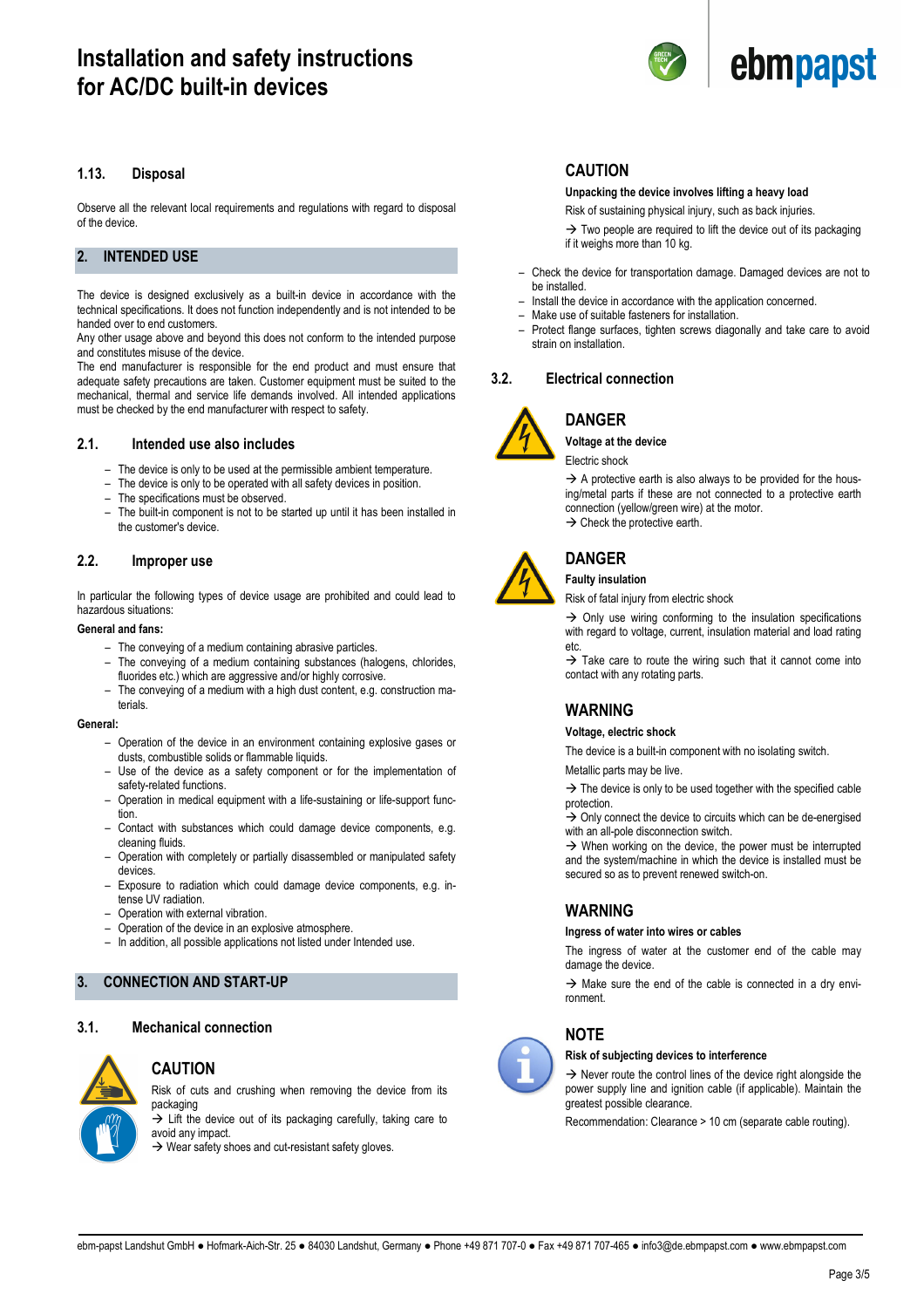

#### **Prerequisites**

- Check that the data on the rating plate correspond to the connection data.
- Before connecting the device, make sure the power supply matches the device voltage.
- 

– Only use cables designed for the current level indicated on the rating plate. **Connect wires to terminals (only applies to devices with terminal connection).** 

### **WARNING**

**Terminals and connections may be live even with the device switched off** 

#### Electric shock

 $\rightarrow$  Wait five minutes following all-pole disconnection of the voltage before touching the device.

#### **WARNING**

**Voltage at cable gland** 

Electric shock

 $\rightarrow$  Never use metal cable glands for plastic terminal boxes.

#### **Residual current circuit breakers**



It is strongly recommended to make exclusive use of universal residual current devices (type B or B+). As is also the case with frequency converters, the use of residual current devices of type A does not provide protection for personnel during operation of the device.

When the device power supply is switched on, charging current pulses from the capacitors in the integrated EMC filter may cause residual current devices to be instantly tripped. We recommend the use of residual current circuit breakers with an activation threshold of 300 mA and delayed tripping (super-resistant, characteristic K).

#### **Reactive currents**



On account of the integrated EMC filter fitted to ensure compliance with the EMC limits (interference emission and immunity), reactive currents can be measured in the mains line even with the motor not running and mains power switched on.

#### **3.3. Plug connection**

#### **3.3.1. Preparation of cable for connection**



The cables, including the customer interface, are subject to the specifications for internal wiring.

Ensure conformity with applicable standards and check the type of protection in the end device after installing the ebm-papst device.

#### **3.3.2. Making supply connections**

#### **WARNING**

#### **Voltage**

The device is a built-in component with no isolating switch.

 $\rightarrow$  Connect the device to a suitable tripping device.  $\rightarrow$  Only connect the device to circuits which can be de-energised

with an all-pole disconnection switch.

 $\rightarrow$  When working on the device, the system/machine in which the device is installed must be secured so as to prevent renewed switch-on.

 $\rightarrow$  Never reach into the opening - risk of injury. The protective earth must be connected.

 $\rightarrow$  Caution - metallic parts may be live: Interrupt the power supply.

 $\rightarrow$  Protection for the fan/motor must be provided in the device by way of a fuse, thermal cut-out, overcurrent release or similar.  $\rightarrow$  In accordance with DIN EN 60335-1, a fuse with a rating of max. 16 A must be fitted in the supply line to protect the device.

- Check the pin assignment of your connector.
- $-$  Plug the built-in connector and mating connector together.<br> $-$  Make sure the connector is properly engaged.
- Make sure the connector is properly engaged.

#### **3.4. Checking connections**

- Ensure isolation from the supply (all phases). Secure against renewed switch-on.
- Check that the mating connector is properly engaged in the built-in connector.
- Check that the mating connector is properly attached to the connecting cable.

#### **3.5. General – switching on device**



# **WARNING**

**Hot housing**  Risk of fire

 $\rightarrow$  Make sure there are no combustible and flammable substances in the vicinity of the device.

- Before switching on, check the device for any obvious external damage and make sure the safety devices are functioning properly.
- Apply the nominal supply voltage.
- Start the device by altering the input signal.
- Check the air flow paths of the device for foreign matter and remove any foreign matter found.
- Apply 0 VDC to the 0-10 V control input if this is being used.
- Apply 0 % PWM to the PWM control input if this is being used.

#### **3.6. General – switching off device**

- Device switch-off during operation:
- Switch off the device by way of the control input.
- Do not switch the motor on and off at the mains (e.g. in cyclical operation).
- Device switch-off for maintenance:
- Switch off the device by way of the control input.
- Disconnect the device from the power supply.
- On disconnection, make sure the earth conductor connection is disconnected last.